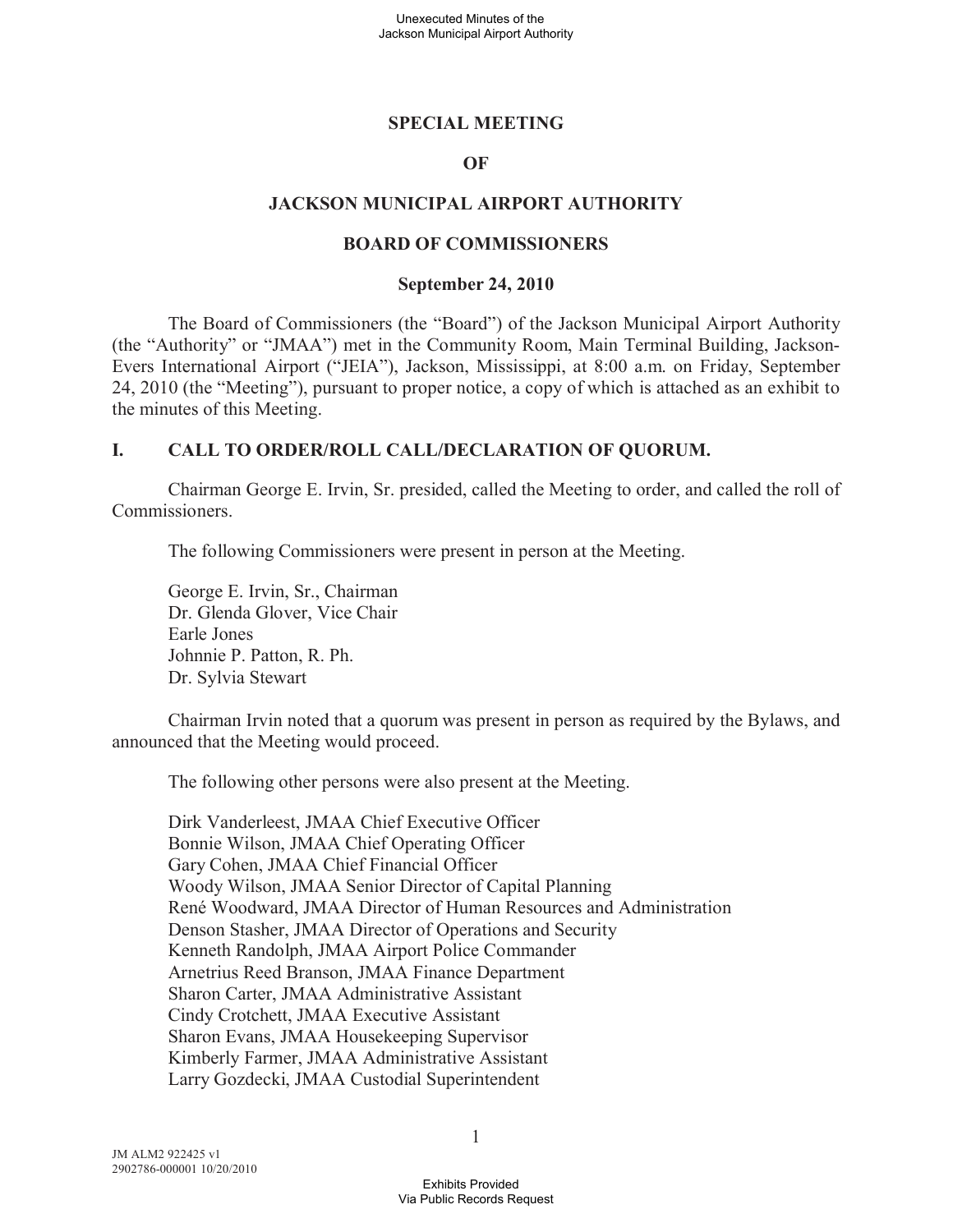Jacqueline Mitchell, JMAA Public Safety Coordinator Joyce Moore, JMAA Housekeeper Joyce Tillman, JMAA Facilities Engineer Jack Weldy, JMAA Properties Manager Alan Moore, Baker Donelson Bearman Caldwell & Berkowitz Jeff Wagner, Baker Donelson Bearman Caldwell & Berkowitz David Wall, SouthGroup Insurance Services Chuck Lott, Neel-Schaffer, Inc.

## **II. APPROVAL AND EXECUTION OF MINUTES.**

### **A. Administration Committee Meeting, August 23, 2010.**

### **B. Regular Monthly Meeting, August 23, 2010.**

After discussion, upon motion duly made by Commissioner Stewart, seconded by Commissioner Jones, and unanimously approved by the affirmative votes of all Commissioners present (Commissioner Glover not being present at this time), the minutes of (i) the Administration Committee Meeting on August 23, 2010; and (ii) the Regular Monthly Meeting on August 23, 2010, were approved as presented and directed to be filed in the appropriate minute book and records of the Authority.

### **III. PUBLIC COMMENTS.**

None.

# **IV. REPORTS.**

# **A. Chief Executive Officer.**

- 1. Airport Project Manager Summary, Period Ending August 31, 2010.
- 2. Airport Activity Statistics Report, Period Ending August 31, 2010.

Mr. Vanderleest directed the Board's attention to the Airport Project Manager Summary and the Airport Activity Statistics Report as found in the packet distributed to the Board prior to the Meeting (the "Packet"), and discussed these reports with the Board. A copy of the Packet is attached as an exhibit to the minutes of the Meeting.

During discussion, Mr. Vanderleest said that for the first time in 13 – 14 months, the decrease in enplanements at JEIA seems to be stabilizing and perhaps turning around.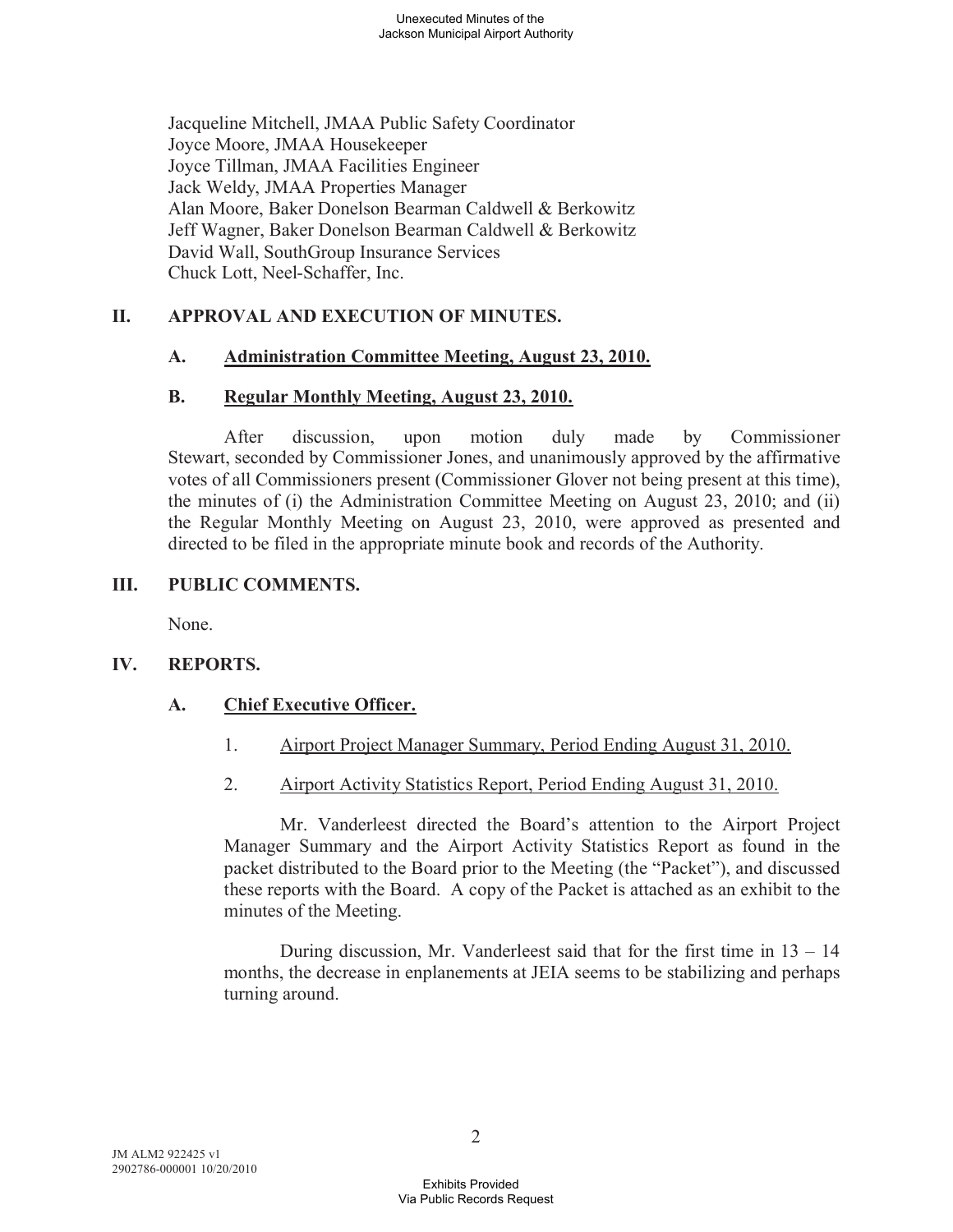- 3. Employee and Organizational Recognitions.
	- a. Employee of the Month, September 2010: Sharon Carter, Administrative Assistant, Department of Human Resources & Administration.

Mr. Vanderleest recognized and commended Ms. Carter for being named Employee of the Month for September 2010.

- 4. Professional Development Recognitions.
	- a. Joyce Moore, Housekeeper I, Department of Maintenance.
		- (1) Certificate of Completion, Levels I, II & III ATSI, Sponsored by AAAE Airport Training & Safety Institute.

Mr. Vanderleest recognized and commended Ms. Moore for receiving a Certificate of Completion for Levels I, II & III ATSI from the AAAE Airport Training & Safety Institute.

- b. Joyce Tillman, Facilities Engineer, Department of Capital Programming.
	- (1) Certificate of Completion, Level II ATSI, Sponsored by AAAE Airport Training & Safety Institute.

Mr. Vanderleest recognized and commended Ms. Tillman for receiving a Certificate of Completion for Level II ATSI from the AAAE Airport Training & Safety Institute.

- c. Sharon Evans, Housekeeper Supervisor, Department of Maintenance.
	- (1) Certificate of Completion, Levels I & II ATSI, Sponsored by AAAE Airport Training & Safety Institute.

Mr. Vanderleest recognized and commended Ms. Evans for receiving a Certificate of Completion for Levels I & II ATSI from the AAAE Airport Training & Safety Institute.

- d. Jacqueline Mitchell, Public Safety Coordinator, Department of Public Safety.
	- (1) Certificate of Completion, Level I ATSI, Sponsored by AAAE Airport Training & Safety Institute.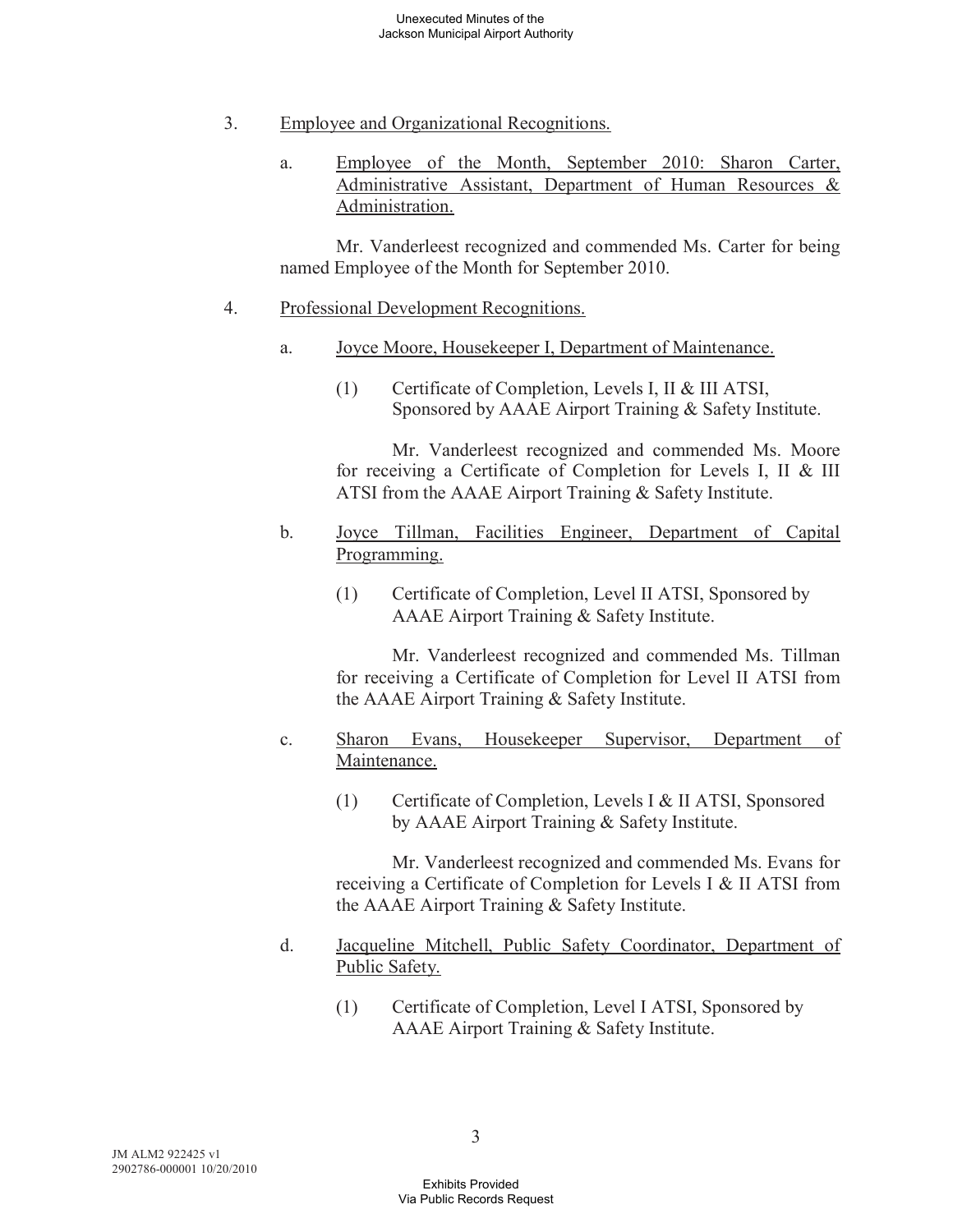Mr. Vanderleest recognized and commended Ms. Mitchell for receiving a Certificate of Completion for Level I ATSI from the AAAE Airport Training & Safety Institute.

### e. Woodrow (Woody) Wilson, Jr., Senior Director, Department of Capital Programming.

(1) Certificate of Completion, Level I ATSI, Sponsored by AAAE Airport Training & Safety Institute.

Mr. Vanderleest recognized and commended Mr. Wilson for receiving a Certificate of Completion for Level I ATSI from the AAAE Airport Training & Safety Institute.

5. Meeting with Airlines.

Mr. Vanderleest reported that he had recently discussed the Fiscal Year 2011 Budget and Rates and Charges with the airlines serving JEIA, and that none had objected to the adjustments to be made effective October 1, 2010.

# 6. China Institute.

Mr. Vanderleest advised the Board that, after discussing the matter with Chairman Irvin, he had attended the annual dinner of the China Institute in New York, at the invitation of Virginia Kamsky, the Authority's consultant for development of air cargo between JEIA and China. The specific purpose of Mr. Vanderleest's attendance was to meet with representatives of the HNA Group, with whom JMAA has entered into a Memorandum of Understanding regarding the possibility of locating an air cargo facility at JEIA. Mr. Vanderleest said that he discussed the proposed project with the Chairman, Vice Chairman and other representatives of the HNA Group before and during the annual dinner. Mr. Vanderleest said that the HNA Group continued to respond positively to the possibility of developing air cargo facilities at JEIA, but confirmation of backhaul opportunities continues to be a primary issue. Mr. Vanderleest said that the Authority was negotiating the terms and conditions of the contract with Wilbur Smith & Associates, the consultant chosen for the backhaul study.

[Commissioner Glover joined the Meeting at this time.]

# 7. East Runway Pavement Project.

Mr. Vanderleest said that the contractor was in the process of milling the asphalt, which effectively closed the east runway at JEIA for the near future.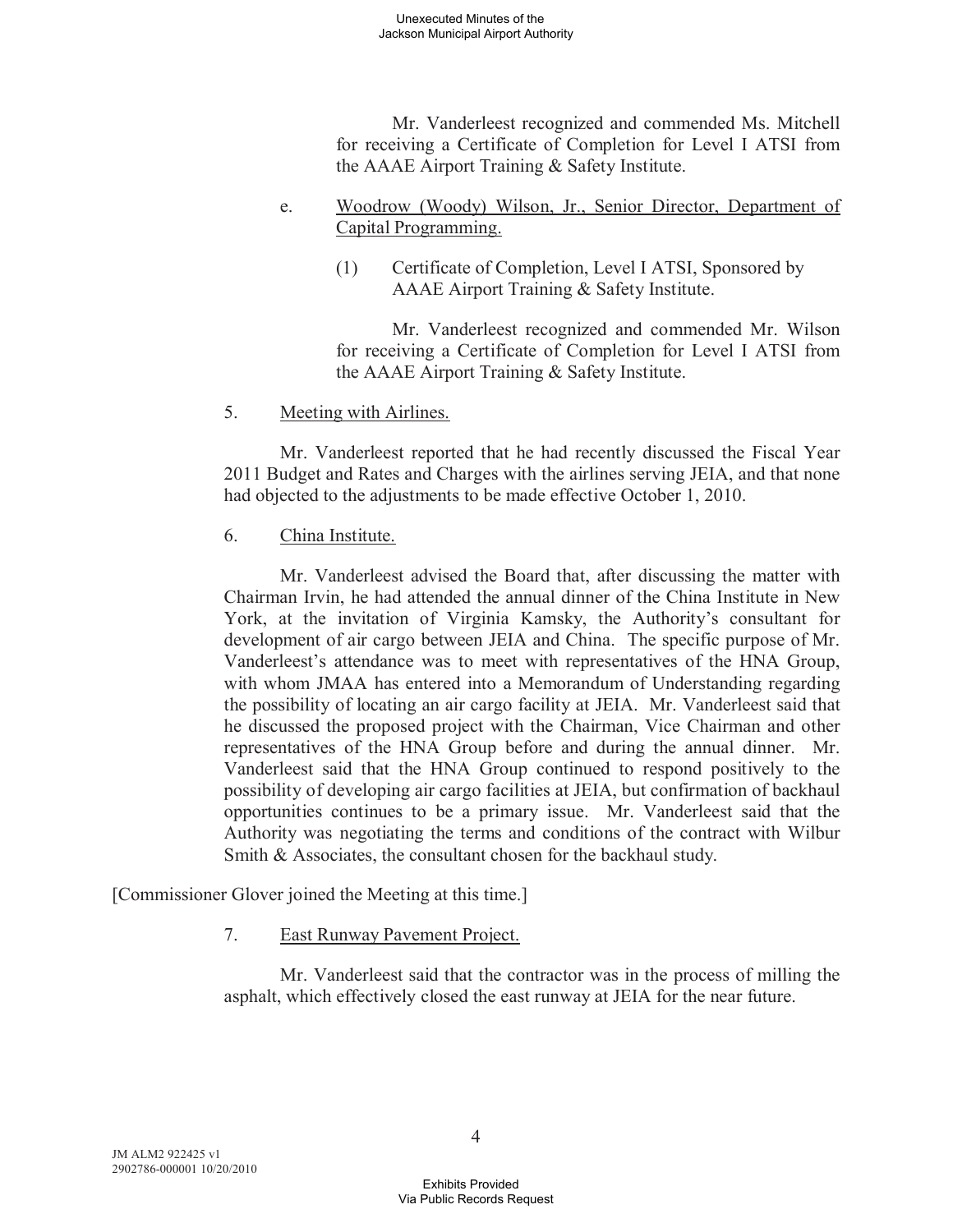### 8. Passenger Boarding Bridges.

Mr. Vanderleest provided the Board with an update on the status of this project.

## 9. Master Plans.

Mr. Vanderleest said that the master planning projects for both Hawkins Field and JEIA were on schedule with several meetings being held during the past month.

### 10. Small Community Development Grant.

Mr. Vanderleest said that JMAA had filed an application with the FAA for a grant to fund more aggressive marketing of direct passenger service between Washington-Reagan National Airport in Washington, DC and Baltimore-Washington International Airport.

### **B. Attorney.**

### 1. Continental Airlines Stock.

Mr. Wagner explained to the Board that many years ago, during a bankruptcy proceeding by Continental Airlines, Inc. ("Continental"), JMAA filed a claim for certain monies owed by Continental to JMAA. JMAA recently received notice that it is a registered holder of Class B common stock of Continental (the "Continental Stock"), which JMAA believes was issued in lieu of a payment for the monies owed. When JMAA sought clarification of the notice regarding the Continental Stock, JMAA was advised that it would have to file a Board resolution designating Mr. Vanderleest, as CEO, to act on behalf of JMAA in connection with the Continental Stock in order to receive additional information. Accordingly, Mr. Wagner asked the Board to consider adoption of a resolution authorizing Mr. Vanderleest, as CEO, to act on behalf of JMAA in connection with the Continental Stock.

After discussion, upon motion duly made by Commissioner Stewart, seconded by Commissioner Patton, and unanimously adopted by the affirmative votes of all Commissioners present, the Board adopted the following resolution.

## **RESOLUTION AUTHORIZING THE CHIEF EXECUTIVE OFFICER OF THE JACKSON MUNICIPAL AIRPORT AUTHORITY TO TAKE ANY AND ALL ACTIONS ON BEHALF OF THE JACKSON MUNICIPAL AIRPORT AUTHORITY IN CONNECTION WITH THE OWNERSHIP OF CLASS B COMMON STOCK OF CONTINENTAL AIRLINES, INC.**

**WHEREAS**, the Jackson Municipal Airport Authority (the "Authority") is a municipal airport authority and political subdivision of the State of Mississippi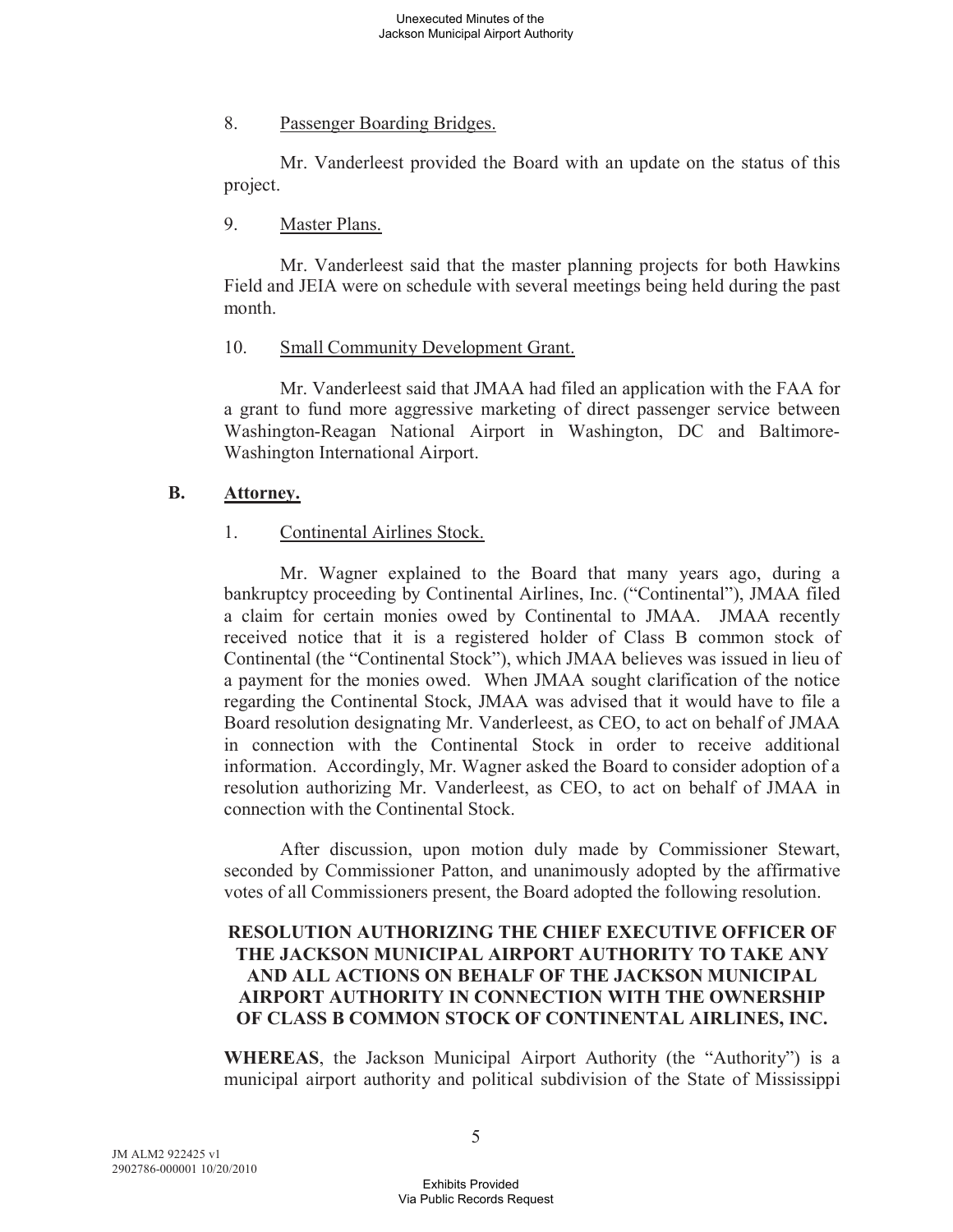organized and existing under the Mississippi Airport Authorities Law, Section 61- 3-1 *et seq.*, Mississippi Code of 1972, as amended, which operates the Jackson-Evers International Airport and Hawkins Field General Aviation Airport, each located in the City of Jackson, Mississippi; and

**WHEREAS**, as a result of certain bankruptcy proceedings of Continental Airlines, Inc., ("Continental"), the Authority is a registered holder of Class B Common Stock of Continental (the "Continental Stock"); and

**WHEREAS**, the Authority desires to designate Dirk B. Vanderleest, the Chief Executive Officer of the Authority, as the Authority's designated, authorized representative (the "Authorized Representative") for all purposes in connection with the Continental Stock and any accounts in which the Continental Stock is held including, without limitation, to act for and on behalf of the Authority in all dealings with BNYMellon Sharehowner Services ("BNY"), Transfer Agent for Continental;

**NOW, THEREFORE, BE IT RESOLVED** by the Board of Commissioners of the Jackson Municipal Airport Authority (the "Authority"):

- 1. The Chief Executive Officer of the Authority shall be, and hereby is, designated as the Authorized Representative of the Authority, with full power and authority to act for and on behalf of the Authority in all matters in connection with the Continental Stock.
- 2. The Chief Executive Officer of the Authority shall be, and hereby is, as Authorized Representative of the Authority, authorized to transact all business on behalf of the Authority in connection with the Continental Stock.
- 3. Any person including, but not limited to, BNY is authorized to rely on this resolution in communicating with and in acting upon instructions given by the Chief Executive Officer of the Authority as the Authority's Authorized Representative in connection with the Continental Stock.

# **V. ACTION ITEMS.**

# **A. Financial Matters.**

- 1. Financial Reports for August 2010.
	- a. Balance Sheet: Accept.
	- b. Income Statement: Accept.
	- c. Claims Docket for August 2010: Approve.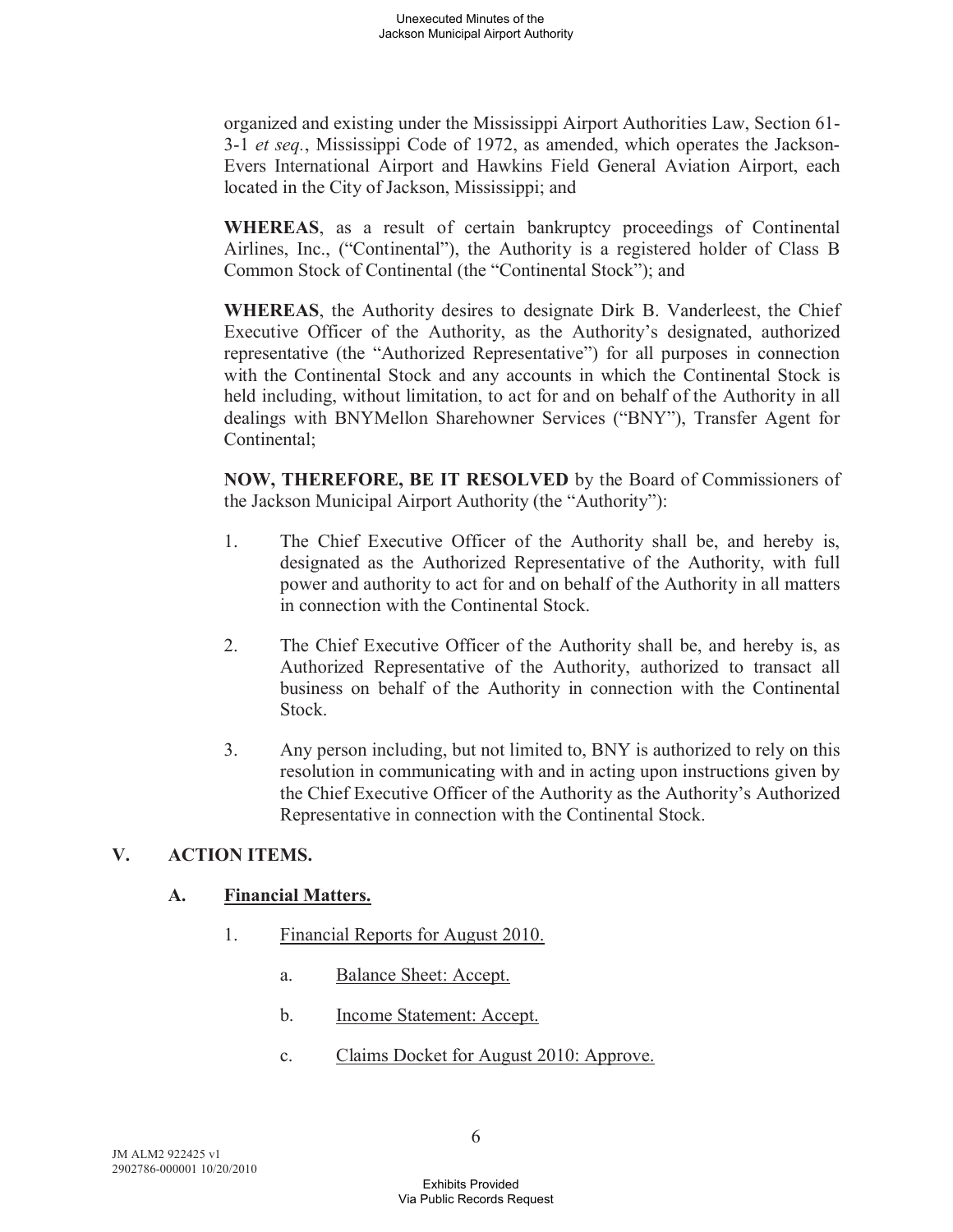Mr. Vanderleest directed the Board's attention to the above financial reports for August 2010 and the Claims Docket for August 2010, all of which were included in the Packet.

After discussion, upon motion duly made by Commissioner Stewart, seconded by Commissioner Jones, and unanimously approved by the affirmative votes of all Commissioners present, the Board adopted the following resolution.

# **RESOLUTION ACCEPTING FINANCIAL REPORTS FOR AUGUST 2010 AND APPROVING AND AUTHORIZING PAYMENT OF CLAIMS DOCKET FOR AUGUST 2010**

**WHEREAS**, the Board of Commissioners (the "Board") of the Jackson Municipal Airport Authority (the "Authority") has reviewed and considered (i) certain financial statements for the Authority for the month and period ending August 31, 2010 (the "Financial Reports"), and (ii) the Claims Docket of the Authority for the month of August 2010 (the "Claims"), both the Financial Reports and the Claims being (i) included in the packet distributed to the Board prior to the September 24, 2010, Special Meeting of the Board, and (ii) incorporated herein by reference;

**NOW, THEREFORE, BE IT RESOLVED**, the Board hereby (i) accepts the Financial Reports and (ii) approves and authorizes payment of the Claims in the total amount of \$889,974.60.

2. Fiscal Year 2011 Airline Rates & Charges and Fiscal Year 2011 Operating Budget, JMAA: Approve.

Chairman Irvin asked that this matter be deferred until later in the Meeting.

# **B. Service Agreements.**

- 1. JMAA Human Resources and Administration Consulting Services Agreement with The Whitten Group, P.A.: Authorize Addendum to Agreement.
- 2. JMAA Employee Assistance Program (EAP): Authorize Agreement.
- 3. FY2011 Insurance Proposal: Accept Proposal.
- 4. JMAA Project No. 012-09, Alternative Energy Study Collection, JEIA: Authorize Agreement.
- 5. JMAA Project No. 012-10, Secure Portal Study, JEIA: Authorize Agreement.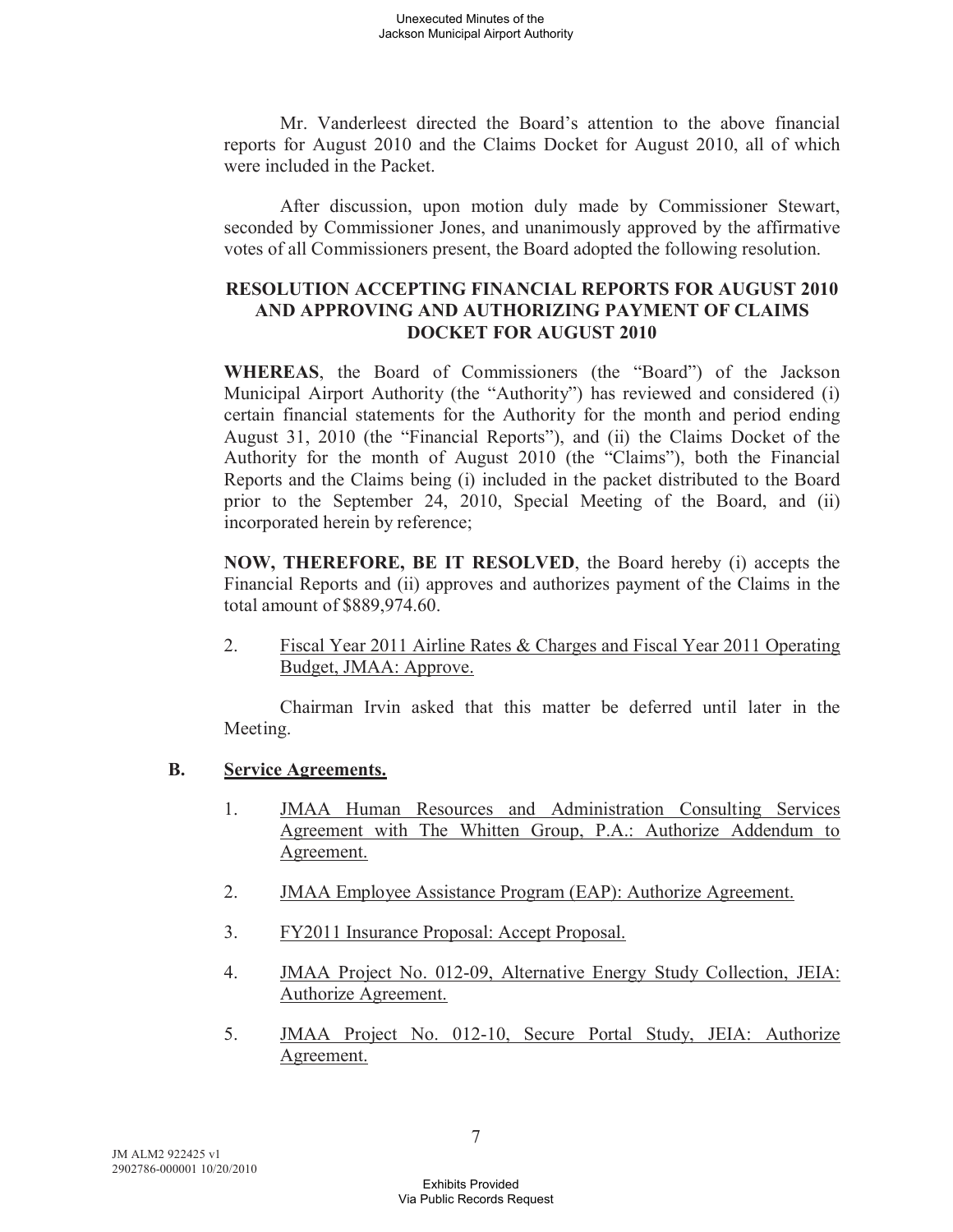Mr. Vanderleest directed the Board's attention to the Memoranda in the Packet which described these matters, and discussed these matters with the Board.

Chairman Irvin asked that Item 1 above be discussed and considered separately.

After discussion, upon motion duly made by Commissioner Jones, seconded by Commissioner Stewart, and unanimously approved by the affirmative votes of all Commissioners present, the Board adopted the following resolution.

## **RESOLUTION APPROVING AND AUTHORIZING CERTAIN ACTIONS WITH RESPECT TO CERTAIN SERVICE AGREEMENTS**

**WHEREAS**, the staff of the Jackson Municipal Airport Authority (the "Authority") has recommended that the Board of Commissioners of the Authority (the "Board") approve and authorize certain actions with respect to certain service agreements identified below, all as more particularly described in certain memoranda (i) included in the packet distributed to the Board prior to the September 24, 2010, Special Meeting of the Board, and (ii) incorporated herein by reference (separately, each a "Memorandum;" collectively, the "Memoranda"); and

**WHEREAS**, the Board has reviewed the Memoranda and considered the recommendations therein by the staff of the Authority;

**NOW, THEREFORE, BE IT RESOLVED**, the Board hereby determines that it would be in the best interests of and in furtherance of the duties and responsibilities of the Authority to, and the Board hereby does, take the following action:

- 1. The Board approves and authorizes negotiation and execution of an agreement with MEA Cares to provide certain professional services in connection with the Authority's Employee Assistance Program (the "EAP Agreement"), said EAP Agreement to be in such form and to contain such terms and conditions consistent with the Memorandum dated September 15, 2010, which describes this matter, as may be deemed appropriate by the Chief Executive Officer of the Authority, as evidenced by his execution thereof.
- 2. The Board approves and authorizes purchase of the FY 2011 Commercial Insurance Program as proposed by SouthGroup as set forth in the Memorandum dated September 22, 2010, which describes this matter, and authorizes and directs the Chief Executive Officer of the Authority to take all necessary and appropriate steps to implement the FY 2011 Commercial Insurance Program as described therein.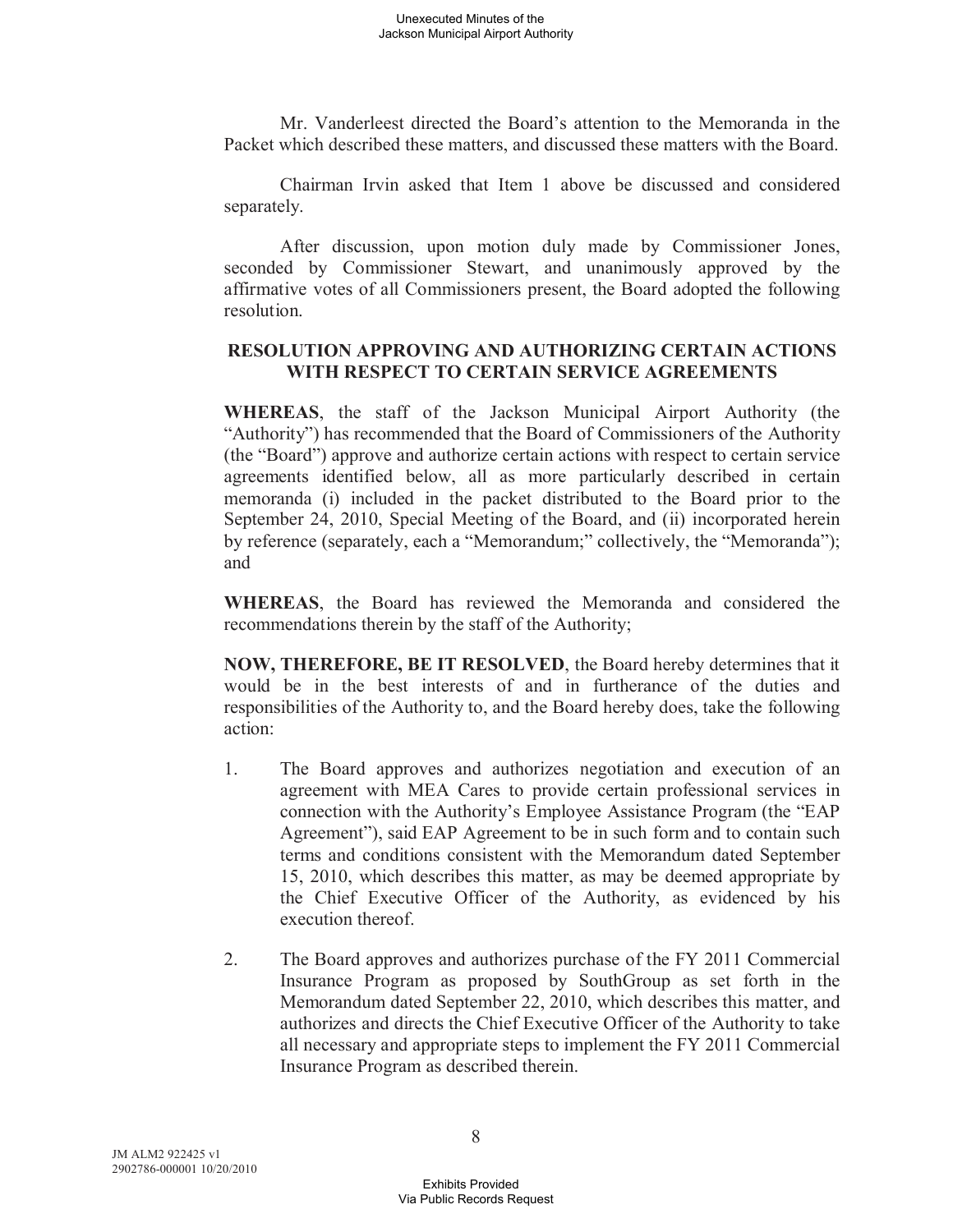- 3. The Board approves and authorizes negotiation and execution of a professional services agreement with Pace Global Energy Services, LLC for certain services in connection with a feasibility study for an alternative/renewable energy collection and distribution system at Jackson-Evers International Airport (the "Pace Agreement"), said Pace Agreement to be in such form and to contain such terms and conditions consistent with the Memorandum dated September 16, 2010, which describes this matter, as may be deemed appropriate by the Chief Executive Officer of the Authority, as evidenced by his execution thereof.
- 4. The Board approves and authorizes negotiation and execution of a professional services agreement with TransSolutions, LLC to evaluate the processing of people, vehicles and materials to and from certain secured areas at Jackson-Evers International Airport (the "TransSolutions Agreement"), said TransSolutions Agreement to be in such form and to contain such terms and conditions consistent with the Memorandum dated September 18, 2010, which describes this matter, as may be deemed appropriate by the Chief Executive Officer of the Authority, as evidenced by his execution thereof.

The Board then considered Item 1 above, which was the proposed addendum to the existing professional services agreement between the Authority and The Whitten Group, P.A. During discussion, Mr. Vanderleest confirmed that the addendum was a renewal and extension of the current agreement between the Authority and The Whitten Group for general services, as directed by Mr. Vanderleest, with fees not to exceed \$50,000 during the fiscal year.

After discussion, upon motion duly made by Commissioner Glover, seconded by Commissioner Patton, and unanimously approved by the affirmative votes of all Commissioners present, the Board adopted the following resolution.

# **RESOLUTION APPROVING AND AUTHORIZING ADDENDUM TO AGREEMENT WITH THE WHITTEN GROUP, P.A.**

**WHEREAS**, the staff of the Jackson Municipal Airport Authority (the "Authority") has recommended that the Board of Commissioners (the "Board") of the Authority approve and authorize execution of an addendum to the existing agreement between the Authority and The Whitten Group, P.A. (the "Whitten Addendum"), as more particularly described in that certain memorandum dated September 1, 2010, which described this matter and which was included in the packet distributed to the Board prior to the September 24, 2010, Special Meeting of the Board, and (ii) which is incorporated herein by reference (the "Memorandum"); and

**WHEREAS**, the Board has reviewed the Memorandum and considered the recommendation therein by the staff of the Authority;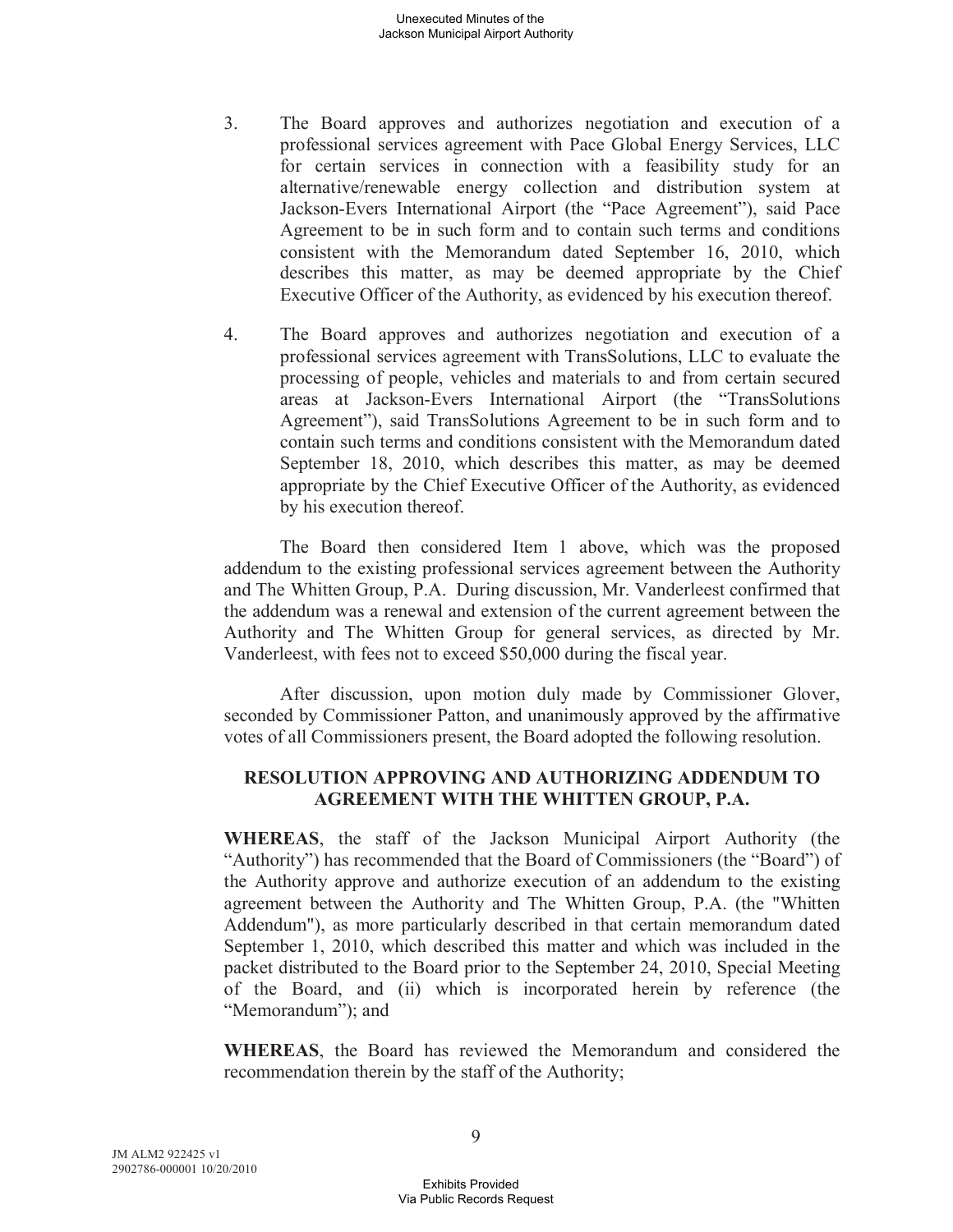**NOW, THEREFORE, BE IT RESOLVED**, the Board hereby determines that it would be in the best interests of and in furtherance of the duties and responsibilities of the Authority to, and the Board hereby does, authorize negotiation and execution of the Whitten Addendum, said Whitten Addendum to be in such form and to contain such terms and conditions consistent with the Memorandum as may be deemed appropriate by the Chief Executive Officer of the Authority, as evidenced by his execution thereof.

### **C. Construction Projects.**

1. JMAA Project No. 013-10, Structural Enhancements to the Old Air Cargo Facility, JEIA: Authorize Agreement.

Mr. Vanderleest directed the Board's attention to the memorandum in the Packet which described this matter, and discussed this matter with the Board.

After discussion, upon motion duly made by Commissioner Stewart, seconded by Commissioner Glover, and unanimously approved by the affirmative votes of all Commissioners present, the Board adopted the following resolution.

### **RESOLUTION APPROVING AND AUTHORIZING NEGOTIATION AND EXECUTION OF AGREEMENT WITH JBHM ARCHITECTS, P.A.**

**WHEREAS**, at the August 23, 2010, Regular Monthly Meeting of the Board of Commissioners (the "Board") of the Jackson Municipal Airport Authority (the "Authority"), the Board approved and authorized the staff of the Authority to enter into negotiations with JBHM Architects, P.A. ("JBHM") for a contract to perform certain professional design and construction oversight services in connection with rehabilitation and structural enhancement of the old air cargo facility at Jackson-Evers International Airport, as more particularly described in that certain memorandum dated September 16, 2010, which was (i) included in the packet distributed to the Board prior to the September 24, 2010, Special Meeting of the Board, and (ii) incorporated herein by reference (the "Memorandum"); and

**WHEREAS**, the staff of the Authority has negotiated with JBHM a scope of work to include a schematic design, preparation of construction documents, assistance in bidding the construction work, and construction administration services (collectively, the "Services"); and

**WHEREAS**, the staff has recommended that the Board approve and authorize negotiation and execution of an agreement to employ JBHM to perform the Services for compensation not to exceed \$100,000 (the "JBHM Agreement"); and

**WHEREAS**, the Board has reviewed and considered the Memorandum and considered the recommendation therein by the staff of the Authority;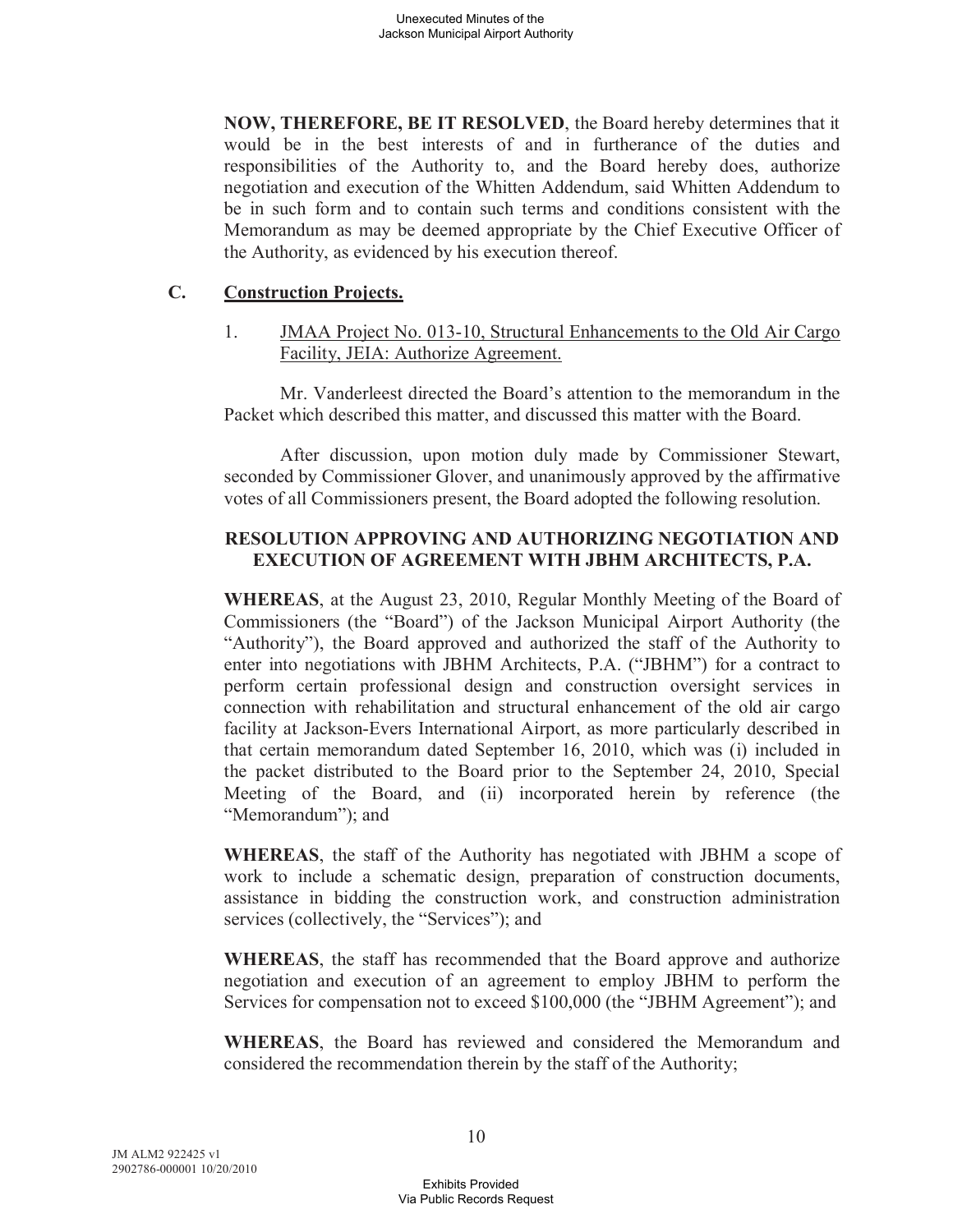**NOW, THEREFORE, BE IT RESOLVED**, the Board hereby determines that it would be in the best interests of and in furtherance of the duties and responsibilities of the Authority to, and the Board hereby does, approve and authorize negotiation and execution of the JBHM Agreement, said JBHM Agreement to be in such form and to contain such terms and conditions consistent with the Memorandum and the foregoing, as may be deemed appropriate by the Chief Executive Officer of the Authority, as evidenced by his execution thereof.

### **D. Procurements.**

1. Aircraft Tug: Authorize Purchase.

Mr. Vanderleest directed the Board's attention to the memorandum in the Packet which described this matter, and discussed this matter with the Board.

After discussion, upon motion duly made by Commissioner Stewart, seconded by Commissioner Glover, and unanimously approved by the affirmative votes of all Commissioners present, the Board adopted the following resolution.

# **RESOLUTION APPROVING AND AUTHORIZING PURCHASE OF ELECTRIC AIRCRAFT TUG**

**WHEREAS**, the staff of the Jackson Municipal Airport Authority (the "Authority") has recommended that the Board of Commissioners (the "Board") of the Authority approve and authorize purchase of a certain Lektro Model AP8750CX-EZ, electric-powered aircraft towing vehicle (the "Equipment") from Lektro at a cost of \$49,904.00, as more particularly set forth in that certain memorandum dated September 18, 2010, which was (i) included in the packet distributed to the Board prior to the September 24, 2010, Special Meeting of the Board, and (ii) incorporated herein by reference (the "Memorandum"); and

**WHEREAS**, the Board has reviewed the Memorandum and considered said recommendation by the staff of the Authority;

**NOW, THEREFORE, BE IT RESOLVED**, the Board hereby determines that it would be in the best interests of and in furtherance of the duties and responsibilities of the Authority to, the Board hereby does, approve and authorize purchase of the Equipment at a price of \$49,904.00 from Lektro.

# **E. Grants.**

No action or discussion took place at the Meeting regarding grants.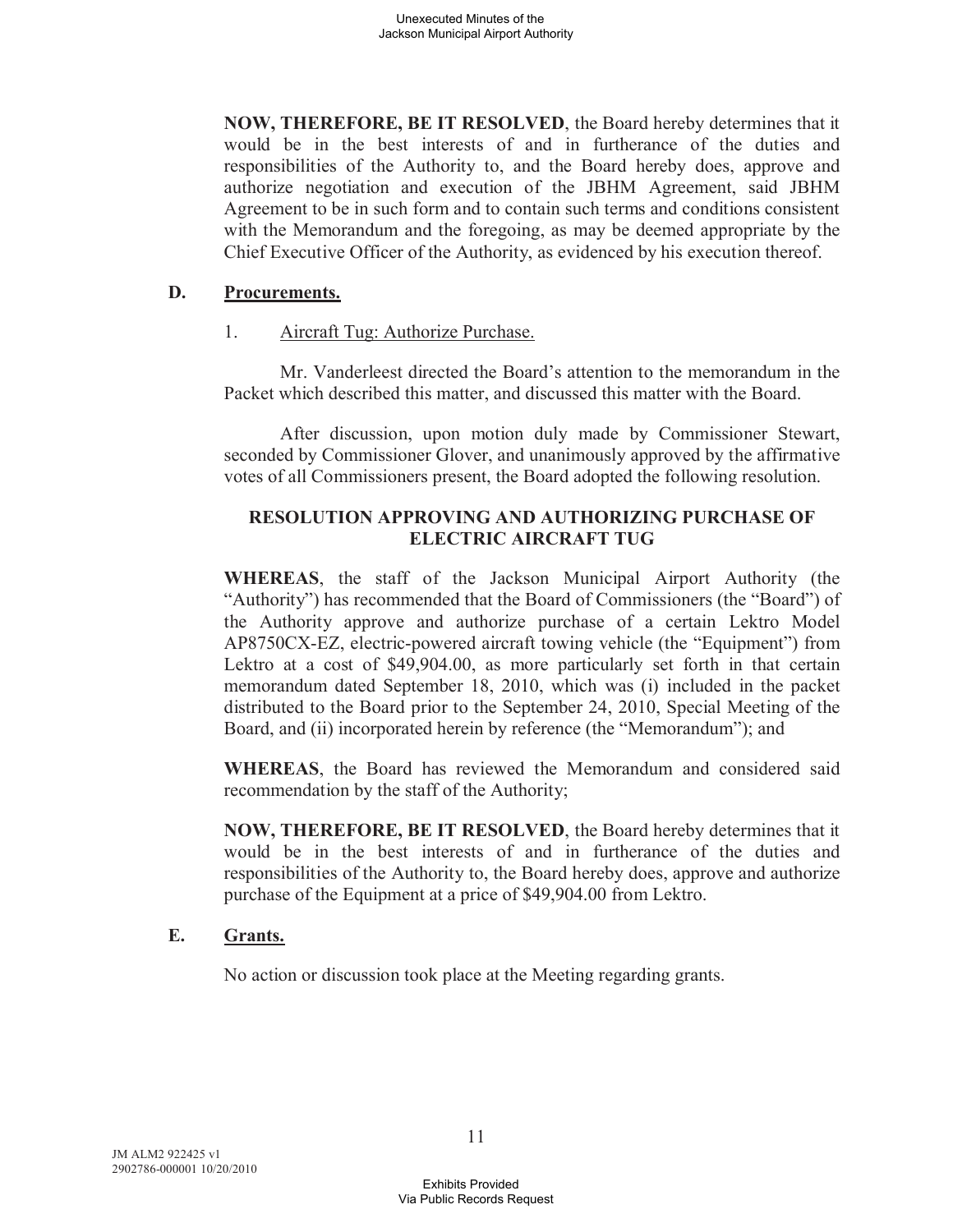# **F. Other Matters.**

# 1. Fiscal Year 2011 Airline Rates & Charges and Fiscal Year 2011 Operating Budget, JMAA: Approve.

At Chairman Irvin's request, Mr. Vanderleest discussed the proposed Fiscal Year 2011 Budget and the proposed changes in the 2011 Rates and Charges.

Mr. Vanderleest confirmed that the proposed Fiscal Year 2011 Budget and 2011 Rates and Charges are the same as previously distributed to the Board for review.

During discussion, Mr. Vanderleest said that major new expense items for Fiscal Year 2011 included the disparity study, the backhaul study, the alternative energy study, and sponsorship of the AMAC/AAAE Conference. He said that the aircraft landing fee would be reduced from \$2.25 per thousand pounds for Fiscal Year 2010 to \$1.99 per thousand pounds for Fiscal Year 2011.

After discussion, upon motion duly made by Commissioner Stewart, seconded by Commissioner Glover, and unanimously approved by the affirmative votes of all Commissioners present, the Board adopted the following resolution.

# **RESOLUTION APPROVING AND ADOPTING FISCAL YEAR 2011 BUDGET AND 2011 AIRLINE RATES AND CHARGES**

**WHEREAS**, the staff of the Jackson Municipal Airport Authority (the "Authority") has presented a proposed budget for Fiscal Year 2011, which includes airline rates and other charges for Fiscal Year 2011 (the "FY 2011 Budget"), to the Board of Commissioners (the "Board") of the Authority for review and approval, a copy of said FY 2011 Budget being (i) attached as an exhibit to the minutes of the September 24, 2010, Special Meeting of the Board and (ii) incorporated herein by reference; and

**WHEREAS**, the Board has reviewed and considered the FY 2011 Budget;

**NOW, THEREFORE, BE IT RESOLVED**, the Board hereby determines that it would be in the best interests of and in furtherance of the duties and responsibilities of the Authority to, and the Board hereby does, approve, adopt and authorize implementation of the FY 2011 Budget.

# 2. JMAA Board of Commissioners Elections.

Chairman Irvin reminded the Board that, in accordance with the Bylaws of the Authority, the Board is expected to elect a Chairman and Vice Chairman at the Regular Monthly Meeting of the Board in September of each year to serve during the next fiscal year of the Authority.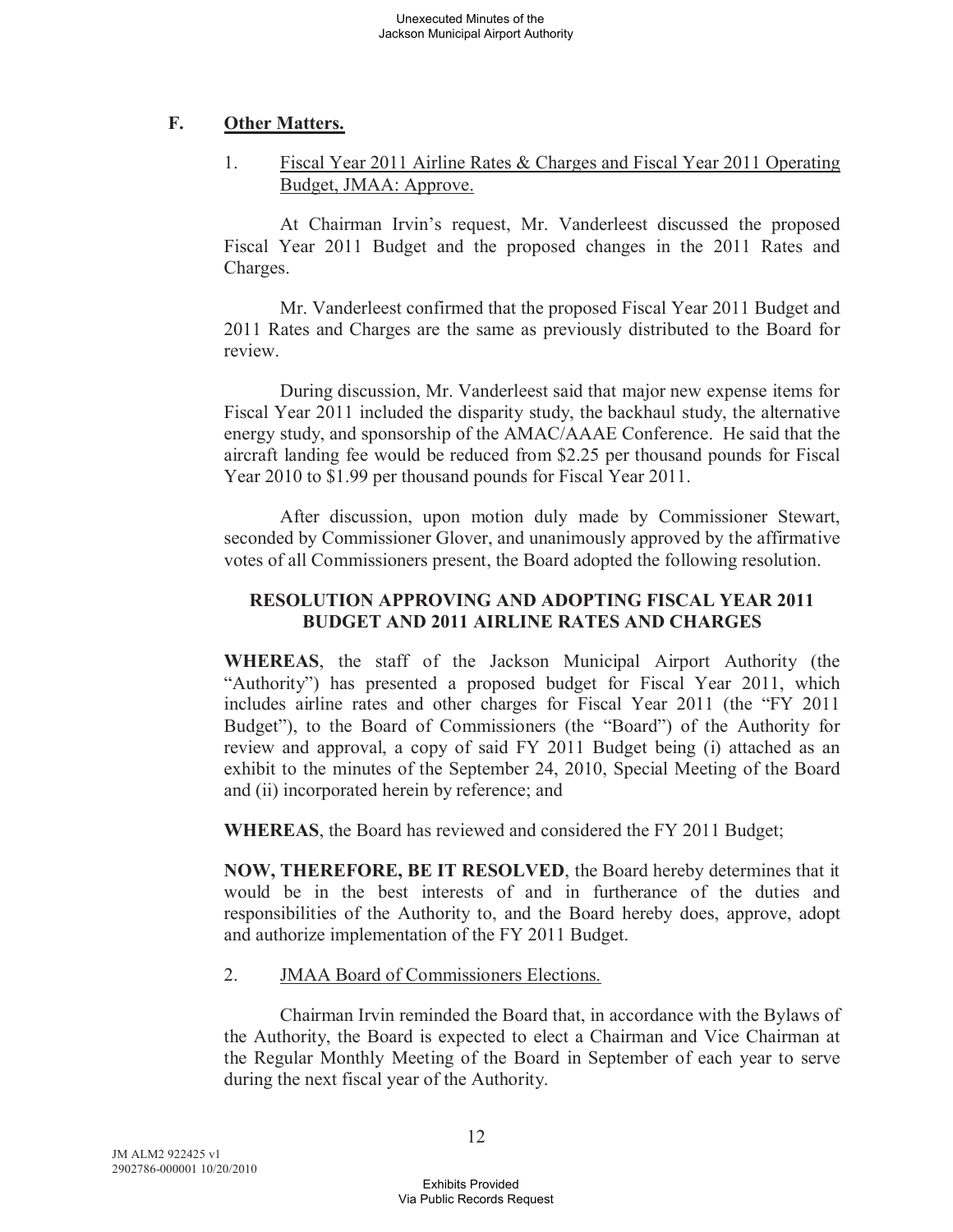In response, upon motion duly made by Chairman Irvin, seconded by Commissioner Stewart, and unanimously approved by the affirmative votes of all Commissioners present, the Board elected Dr. Glenda Glover to serve as Chair of the Board, effective October 1, 2010, and until the naming of her successor.

Upon motion duly made by Commissioner Glover, seconded by Commissioner Jones, and unanimously approved by the affirmative votes of all Commissioners present, the Board elected Ms. Johnnie P. Patton to serve as Vice Chair of the Board, effective October 1, 2010, and until the naming of her successor.

- 3. Confidential Personnel Matter.
	- a. Closed Session.

At approximately 8:40 a.m., upon motion duly made by Commissioner Stewart, seconded by Commissioner Glover, and unanimously approved by the affirmative votes of all Commissioners present, the Board adopted a resolution authorizing the Board to enter Closed Session for the limited purpose of considering whether to enter Executive Session for the limited purpose of discussing and taking action regarding a certain personnel matter relating to the performance evaluation of Dirk Vanderleest, Chief Executive Officer of JMAA, and related issues, which required confidential treatment.

The Board requested that Alan Moore and Jeff Wagner, legal counsel, remain with the Board during the Closed Session.

### b. Executive Session.

At approximately 8:41 a.m., during the Closed Session, upon motion duly made by Commissioner Glover, seconded by Commissioner Stewart, and unanimously approved by the affirmative votes of all Commissioners present, the Board adopted a resolution authorizing the Board to enter Executive Session for the limited purpose of discussing and taking action regarding a certain personnel matter relating to the performance evaluation of Dirk Vanderleest, Chief Executive Officer of JMAA, and related issues, which required confidential treatment.

The Board requested that Mr. Moore and Mr. Wagner remain with the Board during the Executive Session.

Mr. Wagner stepped outside the meeting room to announce that the Board had voted to enter Executive Session for the limited purpose of discussing and taking action regarding a certain personnel matter relating to the performance evaluation of Dirk Vanderleest, Chief Executive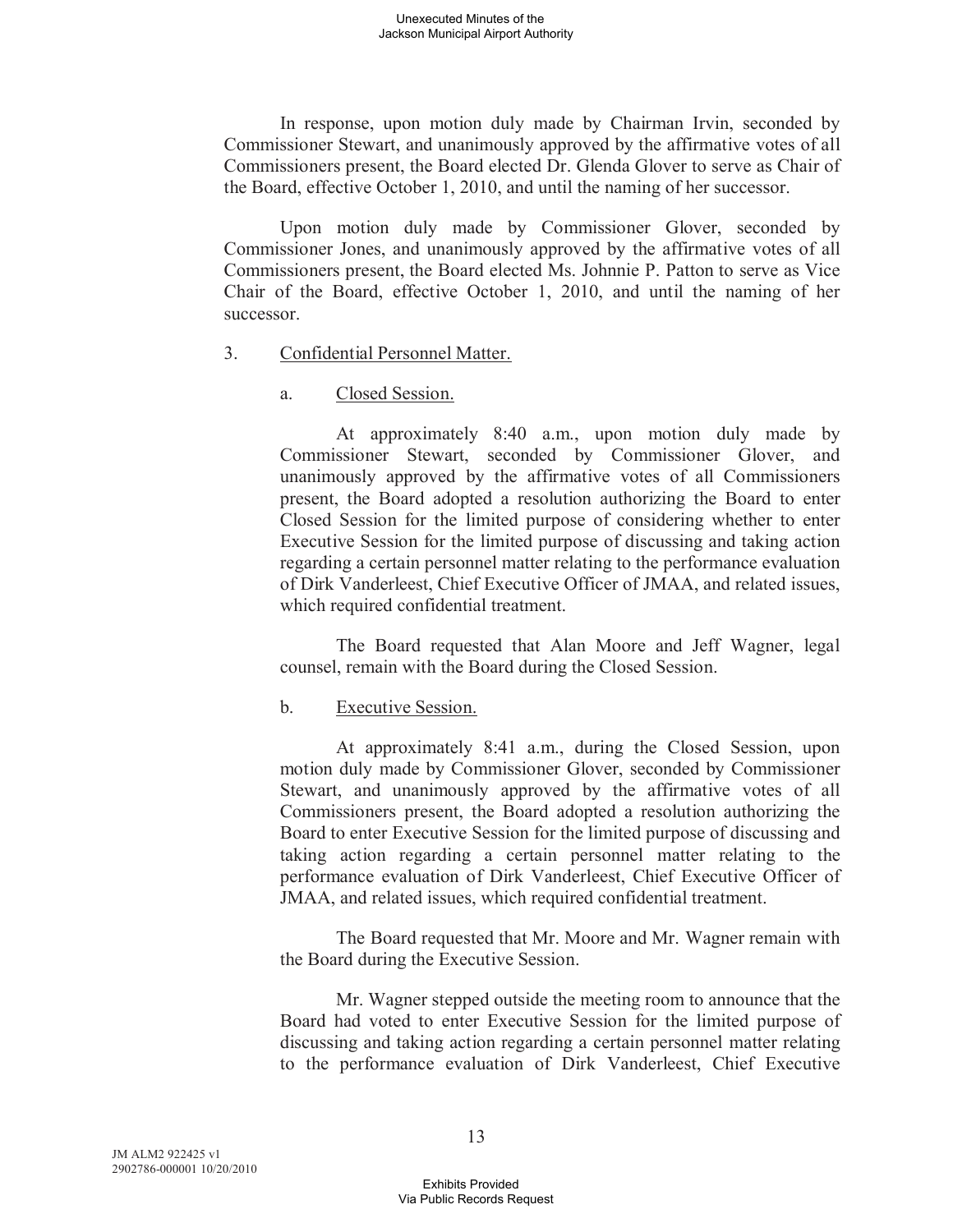Officer of JMAA, and related issues, which required confidential treatment.

c. Adjournment of Executive Session.

At approximately 9:01 a.m., there being no further business to come before the Executive Session, upon motion duly made by Commissioner Stewart, seconded by Commissioner Glover, and unanimously approved by the affirmative votes of all Commissioners present, the Executive Session of the Board was adjourned.

### d. Open Session.

At approximately 9:02 a.m., Chairman Irvin reconvened the Meeting in Open Session, and Mr. Wagner went outside the Meeting to invite everyone present to rejoin the Meeting.

Chairman Irvin announced to those present that, during the Executive Session, the Board had considered the performance evaluation of Mr. Vanderleest, CEO, and related issues.

Chairman Irvin said that at the conclusion of the Executive Session, upon motion duly made by Commissioner Glover, seconded by Commissioner Stewart, with the affirmative votes of Commissioners Glover, Jones, Patton and Stewart, with Commissioner Irvin voting against the motion, the Board had adopted a resolution (i) increasing Mr. Vanderleest's compensation as CEO by 3% effective October 1, 2010, and (ii) directing that the standard performance evaluation for Mr. Vanderleest be accomplished.

# **VI. DISCUSSION: STRATEGIC INITIATIVES.**

No discussion or action was taken at the Meeting regarding strategic initiatives.